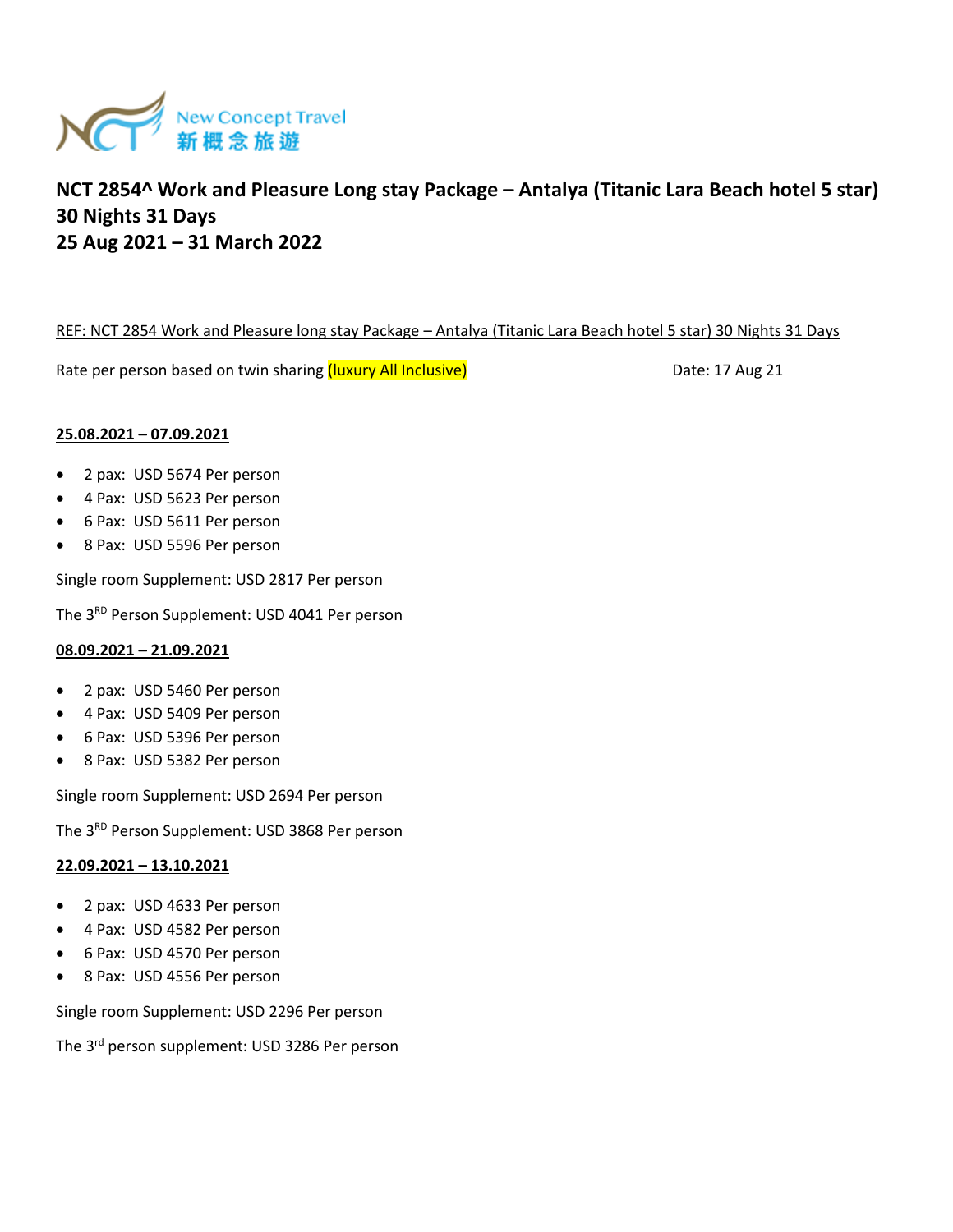

## **14.10.2021 – 31.10.2021**

- 2 pax: USD 3623 Per person
- 4 Pax: USD 3572 Per person
- 6 Pax: USD 3560 Per person
- 8 Pax: USD 3545 Per person

Single room Supplement: USD 1807 Per person

The 3<sup>RD</sup> per person Supplement: USD 2582 per person

#### **01.11.2021 – 20.11.2021**

- 2 pax: USD 3225 Per person
- 4 Pax: USD 3174 Per person
- 6 Pax: USD 3162 Per person
- 8 Pax: USD 3147 Per person

Single room Supplement: USD 1562 Per person

The 3<sup>RD</sup> per person Supplement: USD 2307 per person

#### **21.11.2021 – 22.12.2021**

- 2 pax: USD 2582 Per person
- 4 Pax: USD 2531 Per person
- 6 Pax: USD 2519 Per person
- 8 Pax: USD 2505 Per person

Single room Supplement: USD 1225 Per person

The 3<sup>RD</sup> per person Supplement: USD 1847 per person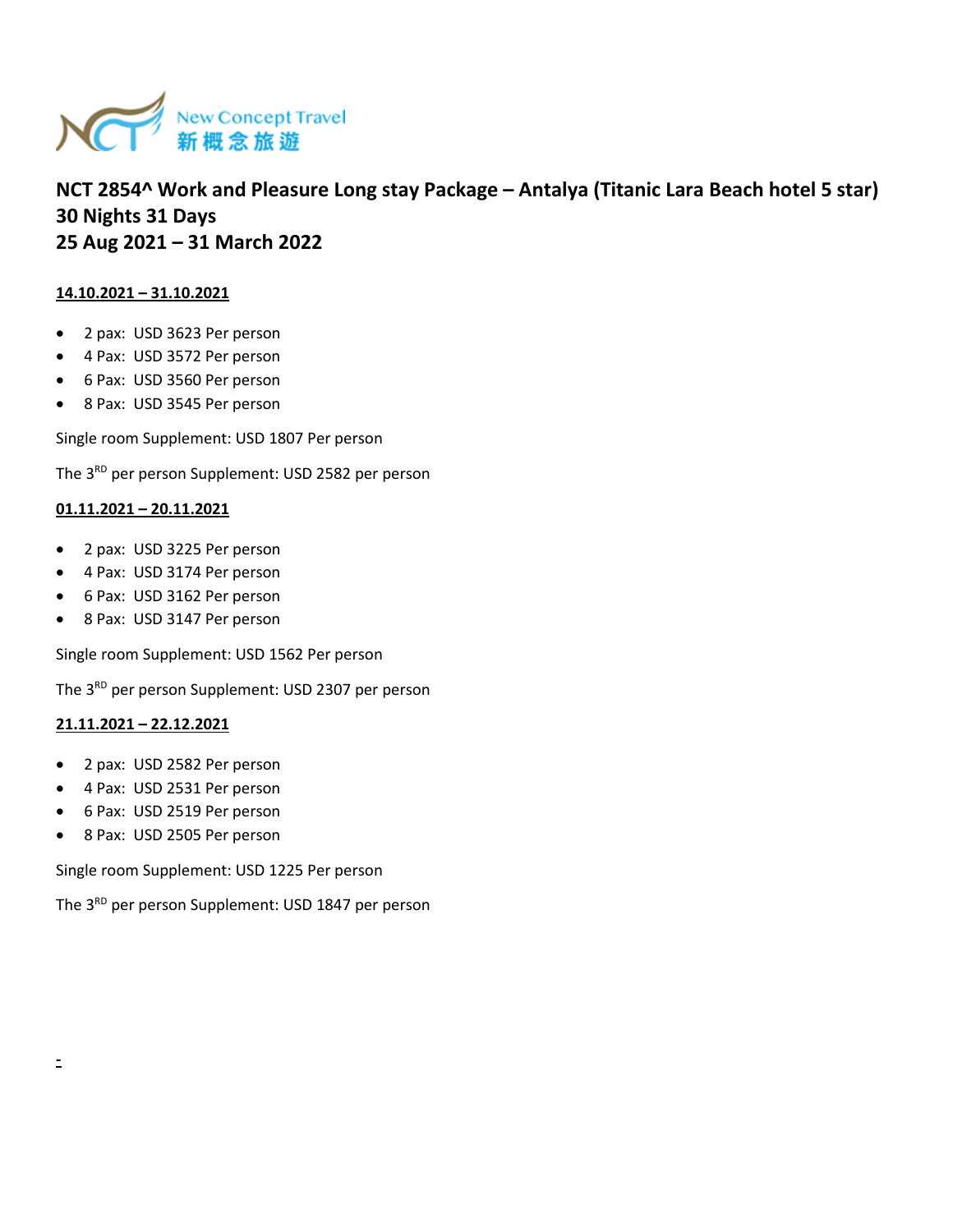

#### **23.12.2021-01.01.2022**

- 2 pax: USD 3286 Per person
- 4 Pax: USD 3235 Per person
- 6 Pax: USD 3223 Per person
- 8 Pax: USD 3209 Per person

Single room Supplement: USD 1623 Per person

The 3<sup>RD</sup> per person Supplement: USD 2337 Per person

## **02.01.2022-26.02.2022**

- 2 pax: USD 2582 Per person
- 4 Pax: USD 2531 Per person
- 6 Pax: USD 2519 Per person
- 8 Pax: USD 2505 Per person

Single room Supplement: USD 1225 Per person

The 3<sup>RD</sup> per person Supplement: USD 1847 per person

#### **27.02.2022-31.03.2022**

- 2 pax: USD 3225 Per person
- 4 Pax: USD 3174 Per person
- 6 Pax: USD 3162 Per person
- 8 Pax: USD 3147 Per person

Single room Supplement: USD 1562 Per person

The 3<sup>RD</sup> per person Supplement: USD 2307 per person